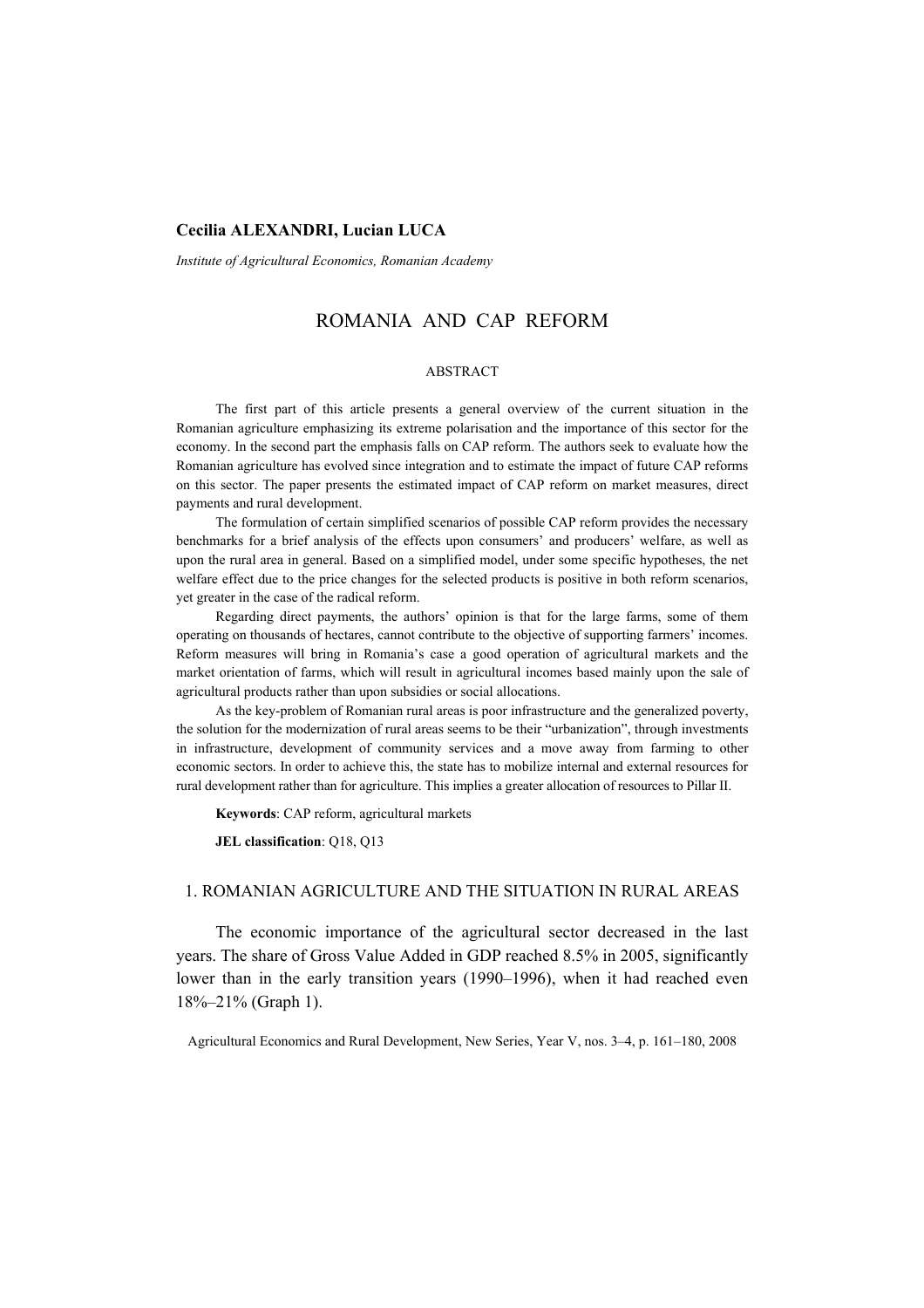At the same time, the share of the population employed in agriculture related to the total employed population remained quite high (32% in the year 2005), but it decreased from over 40% in the period 1999–2001. In the period 1997–2000, a massive staff rationalization took place in the mining and manufacturing industry and many people went into farming, so that, atypically, the number of people employed in agriculture in Romania increased. In absolute terms, 2,939,000 people were employed in agriculture in 2005, 33.4 % of whom were over 55 years old, agriculture being the economic sector with the oldest labour force.



Graph 1. Evolution of the share of GVAA in GDP and of the share of population employed in agriculture related to the total employed population.

The gross agricultural output (GAO) fluctuated significantly from one year to the other, crop production experiencing most fluctuations, both in quantitative and qualitative terms, being very dependent upon the weather conditions. Regarding the production structure, the crop production accounts for 60–62% of the overall agricultural production, and this share can further increase in years with good harvests (*e.g*. in the year 2004 crop production accounted for 69%). The high share of crop production is the cause of the weather-dependent GAO and GVAA in Romania.

### **Key figures in Romanian agriculture**

Romania has 14.7 million hectares agricultural land, being one of the European countries with the best resources for agriculture in this regard. Most of this land is arable land (63%), followed by pastures (22.8%) and hayfields (10.3%). The structure of cultivated areas reveals the prevalence of cereals in the crop mix, which accounted for 69% of the cultivated area in 2005. The main cereals are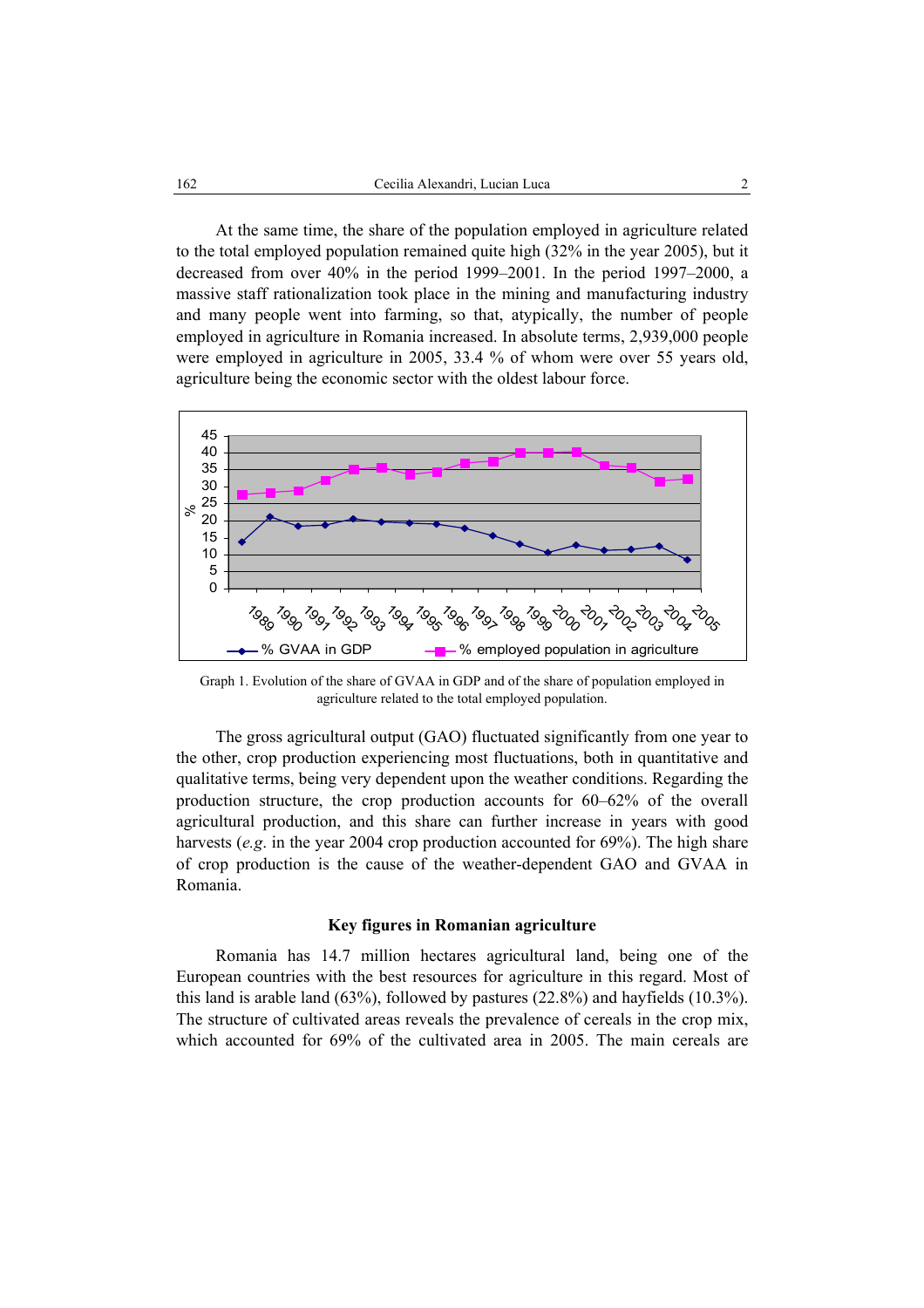maize (about 50% of the area under cereals) and wheat (about 37–40 % of the area under cereals). At the same time, among the other cereals, barley and two-row barley are the most important (5–7%).

Cereal production is characterized by instability. For example, in the year 2000, it amounted to around 10.4 million tons, to reach 24.4 million tons in the year 2004. In the last 10 years, the areas under oil crops increased, due to the special export opportunities for oilseeds. In 2005, the oil crops covered 1.14 million hectares; out of this area, 83% was cultivated with sunflower, 9% with soybeans and 5% with rape. Other relatively more important crops are potatoes (3.2% of the cultivated area), vegetables (3%) and fodder crops (8.7%).

Although Romania has large agricultural land areas, the harvests are modest and highly unreliable, due to the weather excesses (drought or floods) and to the non-application of adequate production technologies on large areas (Table 1). Most of small grains and oilseeds are cultivated in the plain zone from the southern and southeastern part of the country, where the drought risk is excessively high. At the same time, the effectively irrigated areas are very small.

|                        | Total production – thousand tones | Average yield – kg/ha |
|------------------------|-----------------------------------|-----------------------|
| Cereals, out of which: | 16,736                            |                       |
| Wheat                  | 5,704                             | 2,507                 |
| <b>Maize</b>           | 9,487                             | 3,160                 |
| Sunflower              | 1,159                             | 1,200                 |
| Soybean                | 187                               | 1,774                 |
| Potatoes               | 3,910                             | 14,003                |
| Vegetables             | 2,960                             | $15,573$ <sup>1</sup> |
| Sugar beet             | 777                               | 22,881                |

*Table 1*  Total productions and average yields per hectare for the main crops (2000–2005 average)

*Source: Romanian Statistical Yearbook, 2006, NIS, Bucharest; <sup>1</sup> tomatoes only* 

The livestock herds and meat production experienced a significant decline starting in the 1990s, as the very large units of pig and poultry were no longer operational; these farms were specific to the former communist period and performed badly. This is why the livestock herds declined significantly and currently most animals are bred on small-sized farms, which do not have the possibility to supply the market with a stable amount of meat, in quantitative and qualitative terms. The number of bovines, pigs and poultry increased since 2002, as a result of support measures for livestock production adopted by the government in 2001. In 2005, the slaughtered meat production, expressed as live weight meat, totalled 1,508,000 tons, out of which 25% beef, 40% pork, 7.5% mutton and goat meat and 27% poultry. The domestic pork and poultry meat production is not sufficient and Romania has to import significant amounts so as to meet its domestic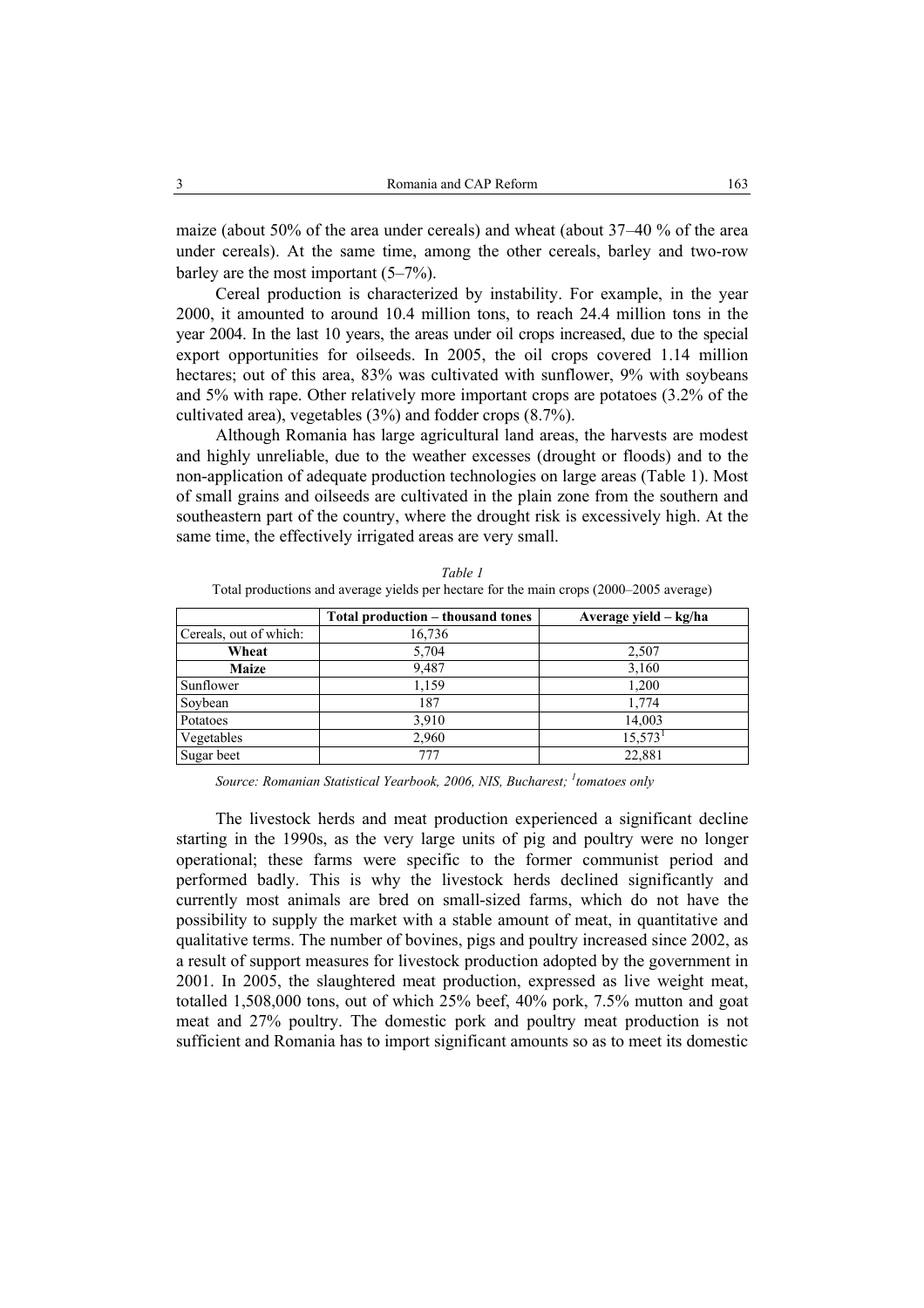consumption needs. The Romanian population's preference is mainly directed to pork, which covers about half of the consumption, followed by poultry and beef. The meat consumption per capita reached 68 kg in 2005.

Milk production increased after the 1990s, reaching 60.6 million hectolitres. Cowherds are scattered on many small-sized farms, being difficult to have an adequate management of milk quality, hygiene and sanitary conditions. At the same time, there is no specialization of bovines for meat production and for milk production.

The foreign trade with agricultural and food products experienced a deficit after 1989, Romania being a net importer of agri-food products. In the period 2003–2005, the trade with agricultural and food products accounted for about 3% of total exports and 6–7% of imports. The deficit of the agricultural balance of trade increased every year, as the domestic supply became insufficient and qualitatively inadequate, and demand became more sophisticated, mainly due to the increasing incomes of the urban population after 2000. In 2003, the deficit of the agricultural balance of trade was about 1 billion Euro and grew up to 1.4 billion Euro in 2005.

Regarding *agri-food exports***,** the most important products are the agricultural (unprocessed) products with a 59% share, out of which: live animals (20%), cereals (14%), edible fruits and vegetables (12%), seeds, industrial crops and medicinal herbs (11%). Among the exported processed products, we should mention the alcoholic and soft drinks, cereal and pastry products, vegetable and fruit specialties and animal feeds.

Regarding *agri-food imports*, the processed products (foodstuffs and beverages) accounted for 68%, while the tobacco products accounted for 9% of total agri-food imports in 2005. The most important agri-food products imported in 2005 were meat (25%), fruits (6.5%), sugar and sugar-based products (6.4%). We mention that in the unfavourable agricultural years, the domestic wheat production is not sufficient for the domestic consumption coverage and significant quantities of cereals are imported. For example, in 2003 more than 2.4 million tons of cereals and cereal-based products were imported, out of which about 1.7 million tons of wheat. The European Union countries are the main source and destination for the Romanian foreign trade: 68% of total exports and 62% of total imports.

The agrarian structure is extremely polarized, i.e. 55% of the cultivated area belongs to a huge number of individual peasant household farms (4.2 million individual holdings with an average size of 2.2 ha). The remaining 45% of the cultivated area is operated by large agricultural units, totalling 22 000 ha in 2002, with an average size of 274 ha. Beyond these statistics the picture is one of extremes. Holdings of dozen thousand hectares, on which a modern type of farming is practiced, coexist with farms smaller than one hectare with a subsistence type of farming and a technological level that has not changed for at least a hundred years. This situation is commonly found on the large plains from the southern, southeastern and southwestern parts of Romania.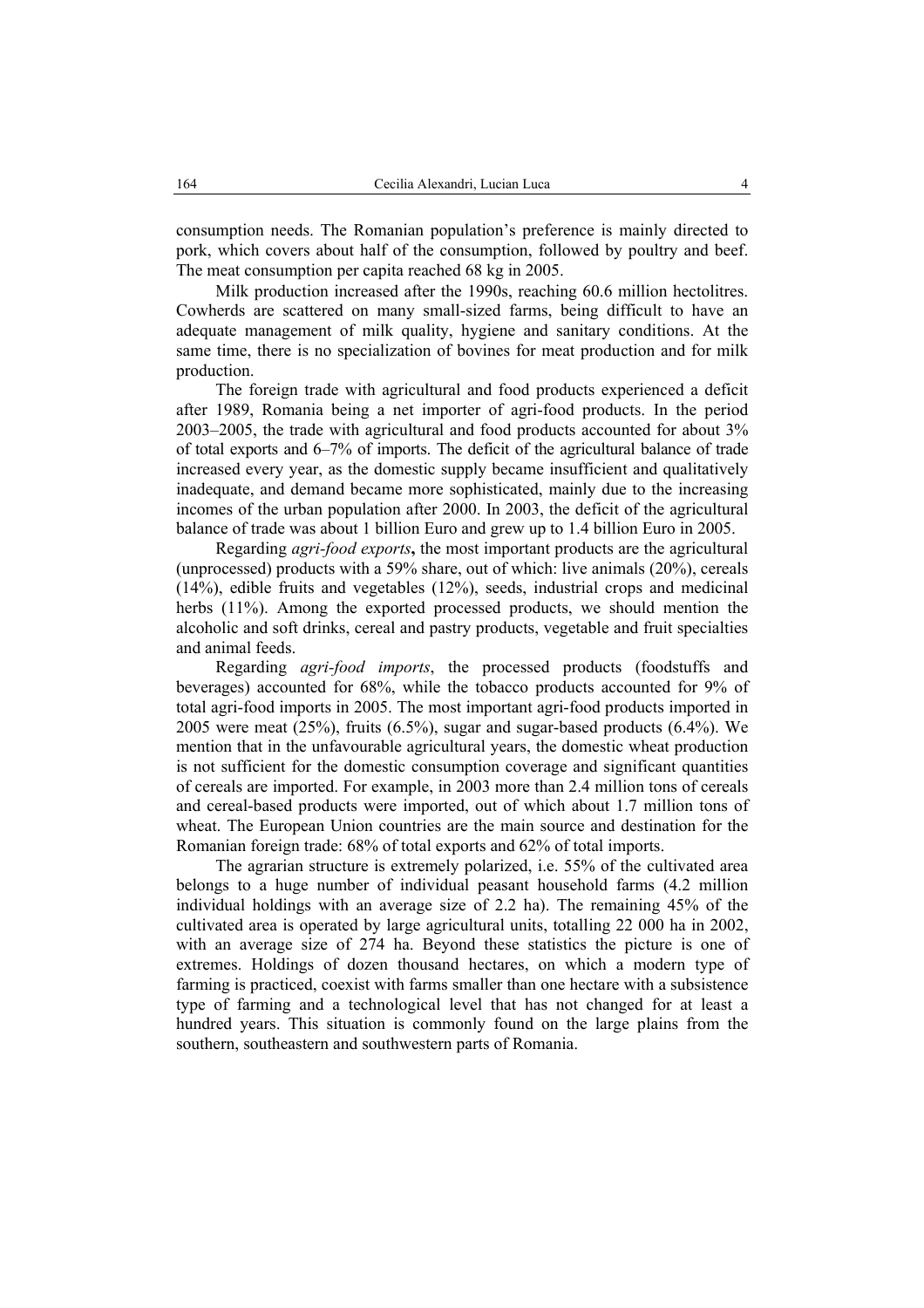The individual holdings with less than one hectare account for 50% of the total number of holdings, yet they operate only 10% of the used agricultural area. These individual holdings do not benefit from the direct payments received per hectare (SAPS scheme), as the eligibility condition is that the farm should be at least 1 ha and the component parcels should be larger than 0.3 ha. At the same time, 97.5% of the land areas operated by large farms are over 100 ha on average.

### **Agricultural policies in the last years**

The domestic agricultural policy in recent years tried to get closer to the Common Agricultural Policy specific support forms, but this process lacked continuity following the electoral cycle and the economic program of the government in power. The period 2001–2004 started with support oriented to holdings larger than 100 ha or with more than 15 bovine heads. This measure was subsequently extended to smaller-sized farms, conditioned by delivering production to agroprocessors. This was a reaction to the diminishing quantities of agricultural products going to the agri-food chains and the increasing self-consumption.

In the general debate on the distorting character of certain state funded support measures, the stabilization of market measures to around 40% is worth mentioning. These measures came in the context of a global trend of decreasing protectionism and they had a clear anti-liberalization character. A positive evolution is the focus on supporting investments (welcome in this period of structural transformation) and to the mountain areas (targeted by several forms of support, which may become a Romanian asset in the long term). The maintenance of decoupled payments (on hectare or animal head) is a positive evolution given the introduction of single area payments in 2007. Yet, due to the delays of making payments from EU funds, agriculture received support from the national budget in 2007, mostly assimilated to the state aids (but likely to be provided without EC approval for a three-year transition period).

|                           | 2005 payments        | 2006 payments        | 2007 payments       |  |
|---------------------------|----------------------|----------------------|---------------------|--|
|                           | (on 31.12), mil. RON | (on 31.12), mil. RON | (on 1.08), mil. RON |  |
| Market support measures   | 697.78               | 726.93               | 455.98              |  |
| Payments per area/animal  | 938.03               | 683.48               | 251.32              |  |
| head                      |                      |                      |                     |  |
| Input procurement subsidy | 151.83               | 174.43               | 107.94              |  |
| Investment support        | 118.43               | 164.05               | 38.53               |  |
| Total support             | 1,906.07             | 1,748.89             | 853.77              |  |

*Table 2*  Farmer's support from MAFRD budget in the period 2005–2007

*Source: Ministry of Agriculture and Rural Development* 

Historically, in the period 2000–2001 the largest part of the budgetary funding went to the crop production sector, while in the period 2002–2004 the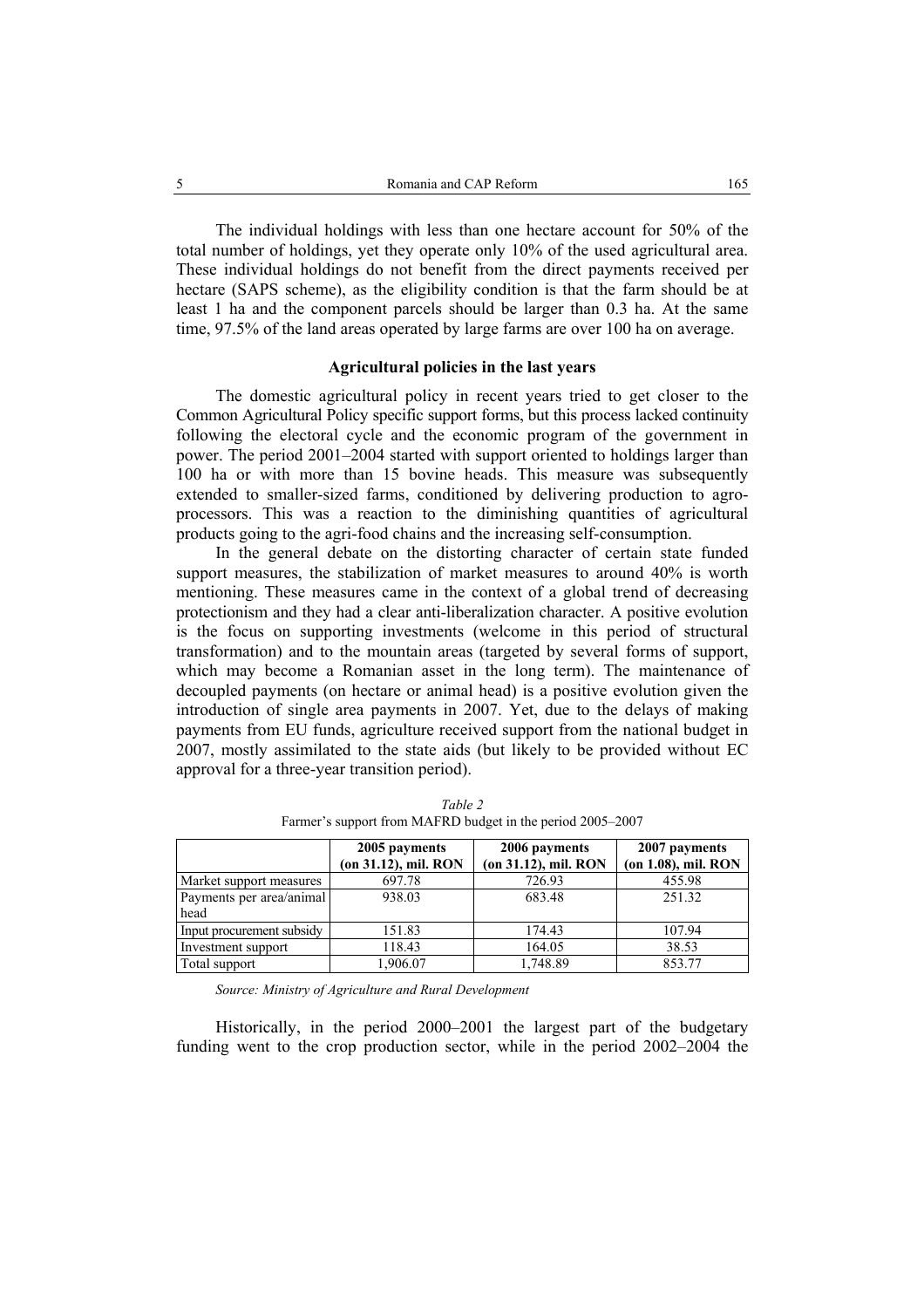allocations for the livestock sector and rural development increased. The number of crops and livestock that received subsidies decreased in 2006, under a single program for crop and livestock production and forestry development. Support was directed towards investments on farms (the Farmer Program). The change of targeted objectives and the lack of consistency from one year to the other led to the dissipation of the budgetary effort and small economic effects at farm level.

|                                            | 1995-97 | $2003 - 05$ | 2003      | 2004      | 2005      |
|--------------------------------------------|---------|-------------|-----------|-----------|-----------|
| Producer Support Estimate (PSE), of which  | 186     | 14,406      | 10,365    | 17,371    | 15,481    |
| -market price support (MPS)                | $-10$   | 12,160      | 9,151     | 14,294    | 13,035    |
| Percentage PSE (%)                         |         | 27          | 24        | 28        | 29        |
| General Services Support Estimate (GSSE)   | 66      | 698         | 222       | 1337      | 536       |
| Consumer Support Estimate (CSE)            | 95      | $-15.447$   | $-15,101$ | $-16,233$ | $-15,006$ |
| Percentage CSE (%)                         | 1.00    | 1.54        | 1.63      | 1.55      | 1.43      |
| Total Support Estimate (TSE)               | 347     | 15.104      | 10,587    | 18,709    | 16,017    |
| Percentage TSE (expressed as share of GDP) | 3.22    | 6.18        | 5.36      | 7.59      | 5.58      |

*Table 3*  Estimates of support to agriculture (million RON)

Support for agricultural producers increased in Romania, reaching 29% (%PSE) in 2005. Out of this, 84% is provided by the market support measures and the payments for output support (payments per hectare or animal head) (Table 3). 98% of the total support received by farmers (TSE) comes from consumers (year 2005). The relation between farmers and budget is quite well balanced, as 10% of TSE is provided by the tax payers, but at the same time – 9% of TSE is levied by the State Budget under different forms. The fact that TSE is almost fully provided by consumers appears to be a negative situation, in a country where the incomes are low and the share of food expenses remains relatively high (45.4% in 2006).

### **Role of agriculture in rural areas**

The interdependency between agriculture and rural area stems from the important role this economic sector has in the employment of the rural population and finally in providing their living means. Most of the rural population is working in agriculture (55% of the employed population in the rural area work in agriculture) and the agricultural incomes are of utmost importance for the survival of rural households. Rural households are producers but also consumers of agricultural and food products. This characteristic is specific to subsistence farms. Graph 2 reveals that among the sources of income, agriculture is an essential activity for rural households, although its share decreased in the last years from 56% in 2001 to 43.5% in 2006.

*Source: Agricultural Policies in Non-OECD Countries, OECD, 2007–09–28*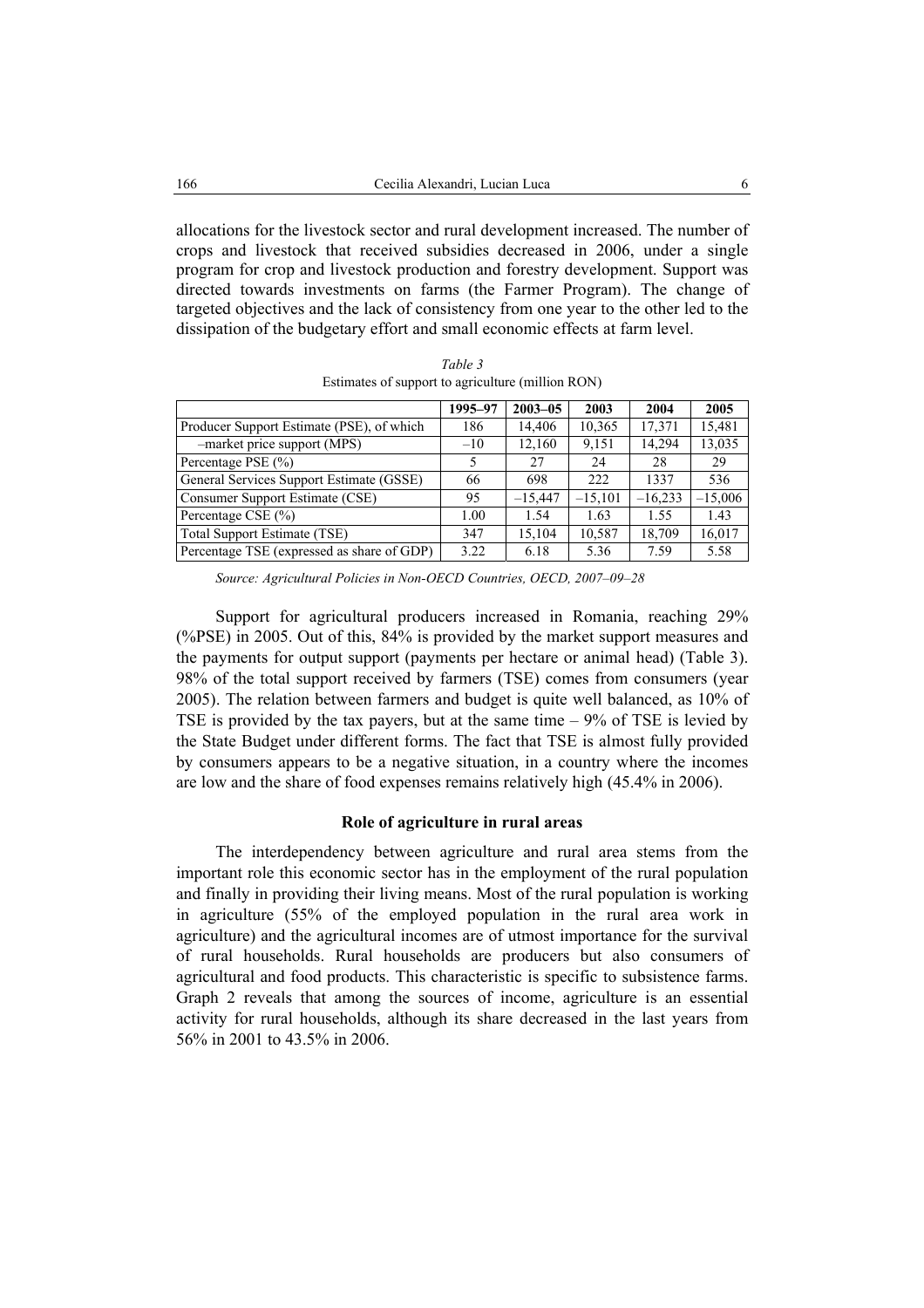

Graph 2. Structure of rural household incomes (%).

Given the large proportion of people employed in agriculture, significant gaps appear between incomes in rural and urban areas. Compared to reference year 1997, incomes per person increased by 54% in ten years (year 2006) in the urban area and by only 10% in the rural area.

The incomes in kind represent the last defense line in the survival strategies of households living under extreme poverty conditions. The subsistence farmers are among the poorest in Romania, given that their per capita income was 35% lower than that of the average household in 2006. Only the households of unemployed persons have lower incomes per household member (by only 2.6%).

### **Contribution of agriculture to household consumption**

Most subsistence farms are small-sized and their production is not delivered to processors but goes to self-consumption (household consumption of food produced on the household).

Food consumption continues to have a relatively high share in the household consumption expenses, revealing the vulnerability of all households, but mainly of the urban households, to the prices on the domestic and global markets. In fact, as we shall see below, the rural households have a higher level of food consumption coverage, in quantitative terms, compared to the urban households, although their incomes are significantly lower. This is obviously due to the consumption of food produced on their farms. On the average, in 2006, food consumption accounted for 45.4% of the total consumption expenses; this share is probably among the highest shares in an EU member state. In rural areas, this share is even higher, yet it decreased significantly in the last five years: from 67.1 % in 2001 to 54.7% in 2006.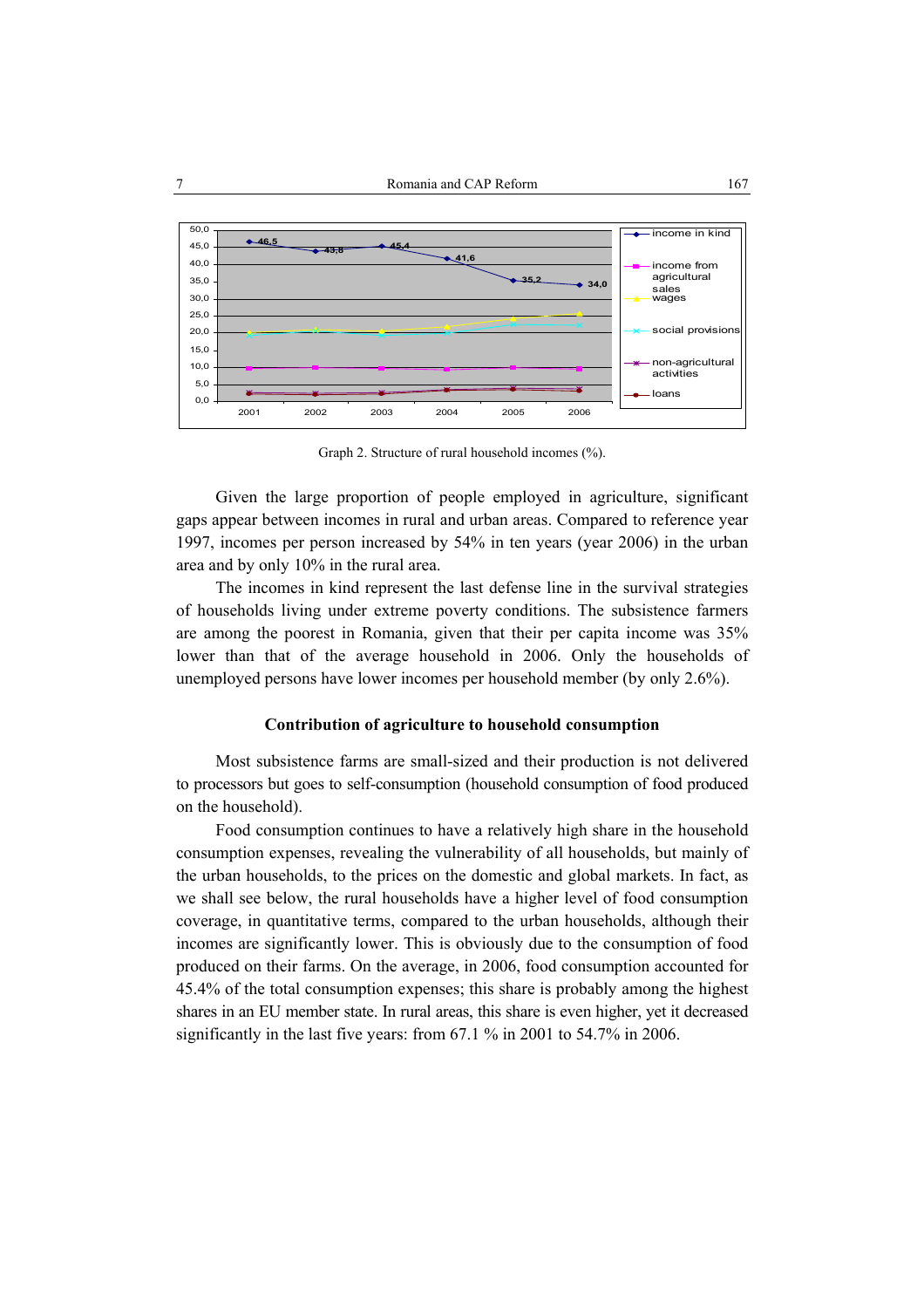|      | Urban households  |         |         | <b>Rural households</b> |         |         |
|------|-------------------|---------|---------|-------------------------|---------|---------|
|      | <b>Total food</b> | In cash | In kind | <b>Total food</b>       | In cash | In kind |
|      | expenses          |         |         | expenses                |         |         |
| 2001 | 100.0             | 73.7    | 26.3    | 100.0                   | 38.0    | 62.0    |
| 2006 | 0.001             | 78.1    | 21.9    | 0.00                    | 49.7    | 50.3    |

*Table 4*  Structure of food expenses on households by origin sources and residence areas (%)

*Source: Living standard coordinates in Romania, Population's incomes and consumption in the years 2001 and 2006, NIS, 2006* 

Most of the food consumed on subsistence farms is produced in the household. The proportion of self-consumption decreased in the last five years, from 62 % in 2001 to 50.3% in 2006 (Table 4). Even the urban households have a significant self-consumption level, of over 20% of food consumption expenses. These food products come from relatives in the rural areas or from the kitchen gardens that are commonly found in the small towns.

In the rural households, the proportion of self-consumption is extremely high for certain products. Thus, self-consumption accounts for 75% in fresh meat, 70% in fresh milk, 72% in cheese, 90% in eggs, 66% in fruits and vegetables, and 74% in alcoholic beverages. The only products for which self-consumption is low are: sugar, beer, soft drinks, and partially fats. These are generally products that are not usually produced on subsistence farms.

### **Needs of rural areas**

The living conditions in the rural areas are quite seriously affected by the lack of adequate infrastructure, as most rural households have no running water, sewerage system, etc. In the early period of SAPARD, a statistical survey conducted<sup>1</sup> at the end of the year 2002 revealed that the endowment of rural households was extremely precarious:

- only 16% were connected to the public drinking water supply system, while 24% had their own running water supply system;
- only 10% were connected to the sewerage system;
- only 12% had a flushing toilet inside the house;
- only 17% had a bath tub or shower;
- only 7% were connected to the gas supply system;
- only 15% had cable TV.

The SAPARD Program began its project funding activity in 2002, the Rural Infrastructure Development and Improvement being one of the measures approved for that year (Measure 2.1). The public funds used from the Community and

 $\frac{1}{1}$  $1$  Euro Rural Barometer, co-financed by the European Union, 2002.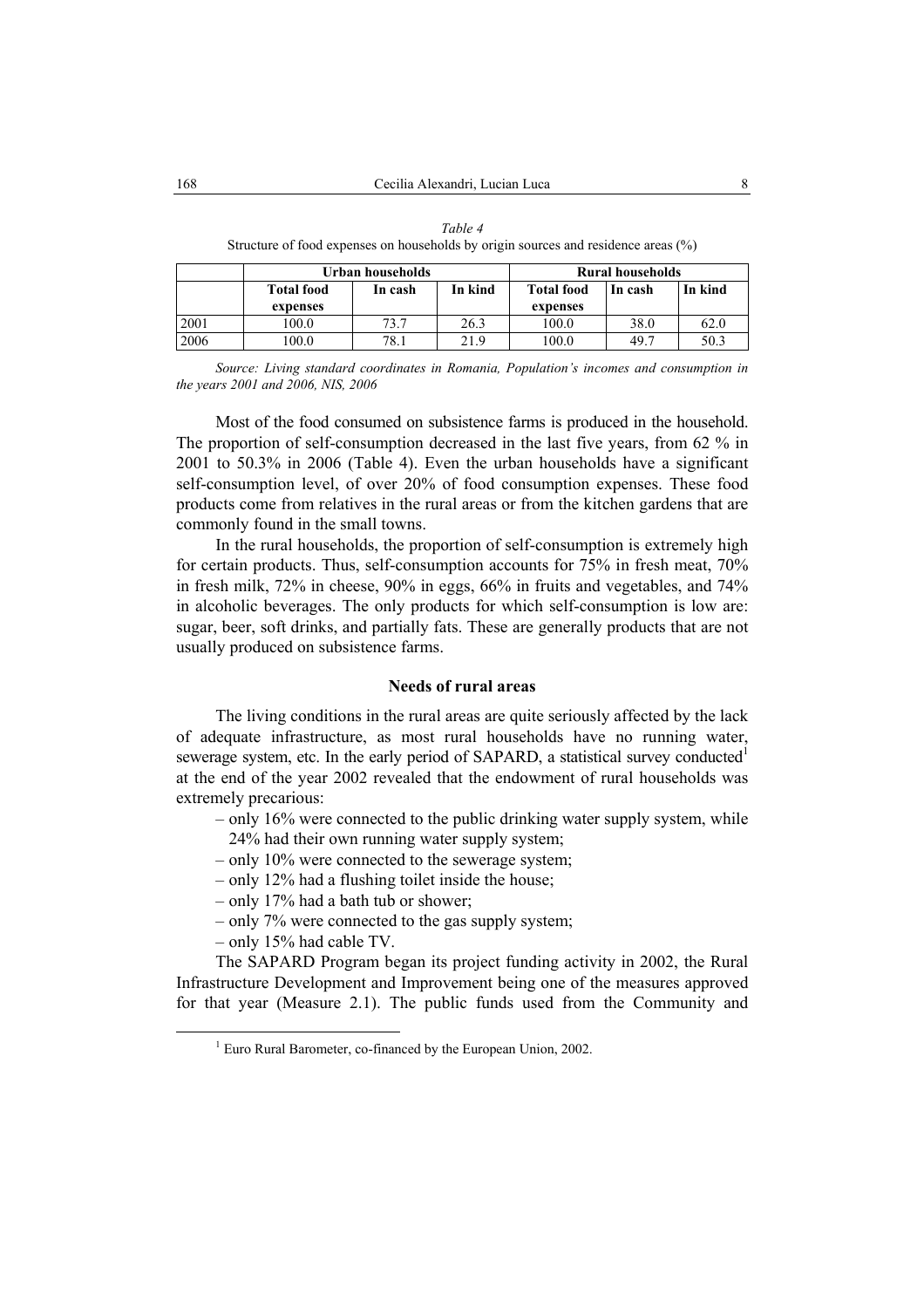national sources totalled 1.3 billion Euro, 10 measures being funded in total for the 2000–2005 period. 645 million Euro was allocated for infrastructure and the absorption rate was 93.4%.

A mid-term evaluation of the SAPARD Program, carried out in the period October  $2005$  – September  $2006^2$ , analysed the financial and technical efficiency of the Program up to that moment. It revealed low levels for these indicators (except for measure 2.1) and proposed measures for increasing the absorption level of funds and a better correlation between the needs, absorption capacity, objectives and costs. At the same time, it revealed that the delayed adoption of measures 4.2 (Technical assistance) and 4.1 (Improving vocational training) did not allow a sustained information campaign for the rural areas regarding the opportunities of the Program.

The Program had also good results, being appreciated as a relevant and coherent program compared to other national and EU intervention methods. It resulted in increased turnover for the beneficiaries who invested with financial support from SAPARD (through measures 1.1 and 3.1 in particular), in the creation of new jobs (about 45,000 new jobs, out of which 17,000 for women) as well as driving effects at Romanian economic level (as long as investments generated a demand of goods and services on the Romanian market with a value of 425 million Euro, *i.e*. 48% of total investments).

This evaluation also underlined the success of Measure 2.1 (Rural infrastructure development and maintenance) where the allocated financial resources were used up shortly after the measure was accredited, the financial efficiency being 100%. Additional funds were allocated for this measure. The number of applications was three times larger than the allocated resources, which confirms the need for investments in rural infrastructure in Romania. At the same time, the dependence of infrastructure investments upon the financial support provided by the SAPARD Program is highlighted. In the absence of this program, 2/3 of investments would not have been possible, as the amounts necessary for infrastructure investments are huge compared to the local community budgets. Another problem that was noticed throughout the program was the lack of cofinancing sources. For most measures (except for measure 1.1 – Processing and marketing of agricultural and piscicultural products), most of the funds for cofinancing came from the beneficiaries' own private savings, followed by the banking credits and to a lesser extent from foreign direct investments. In these circumstances, until this mid-term evaluation, the banks played a relatively small role in co-financing the projects, the main source being the personal savings of beneficiaries.

 <sup>2</sup>  $2$  The evaluation was achieved by the consortium, including Kvistgaard Consult/DDH Consulting, in association with a number of local and international experts, in the period October 2005– September 2006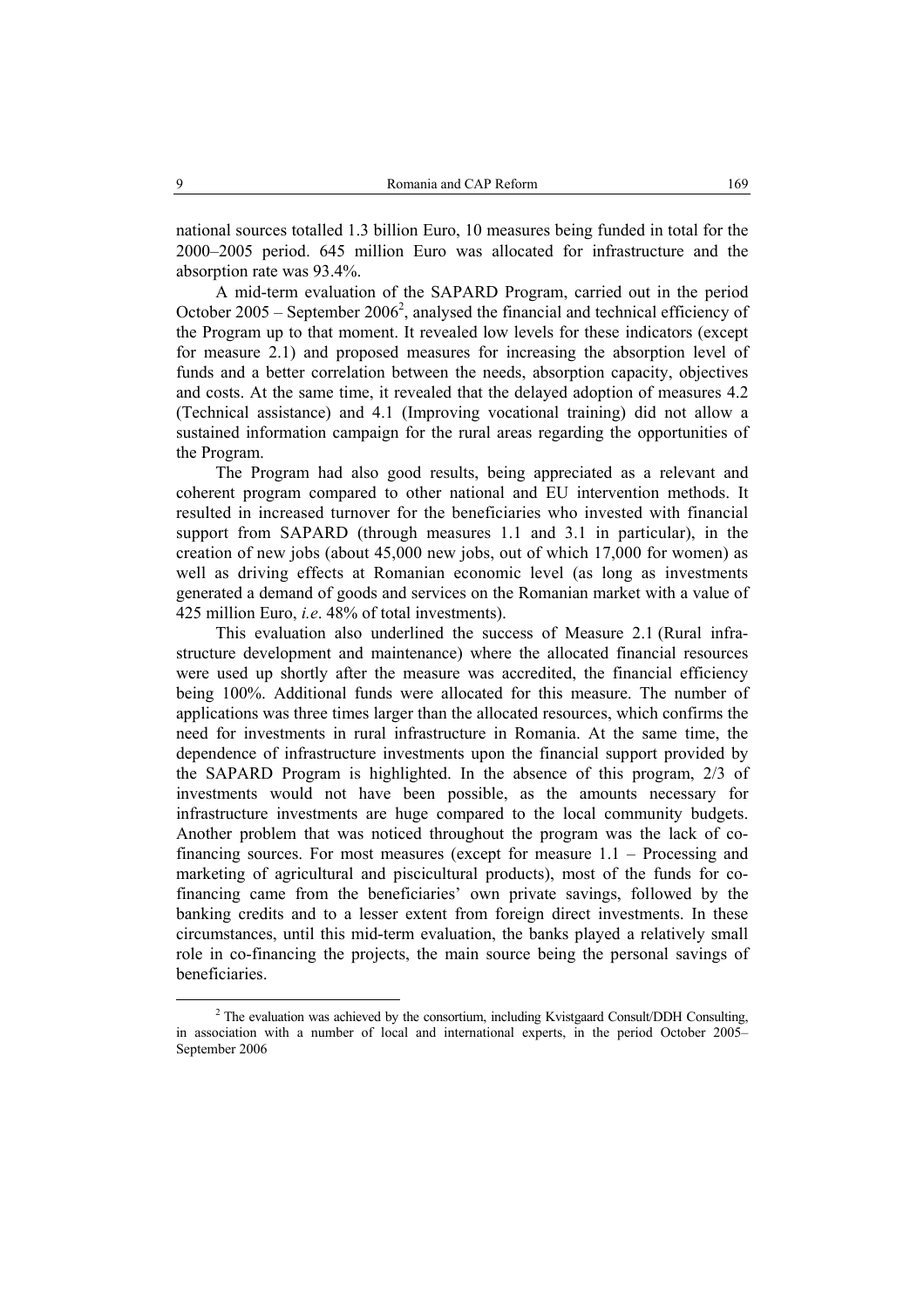Overall, this mid-term evaluation highlighted the significant contribution of SAPARD to the economic growth of the beneficiaries, the creation of new jobs in the primary and processing sectors and the creation (although modest) of jobs in off-farm activities. Also, beneficiaries have become more aware of EU standards with regard to food quality and safety, environmental problems and animal welfare.

The SAPARD-funded infrastructure projects had the following output (*SAPARD Monitoring Tables, September 2006*):

- modernization and improvement of 2,058 km of roads;
- enlargement of the drinking water supply network by 4,341 km, serving 875,486 inhabitants;
- enlargement of the sewerage system by 857 km, for 335,005 inhabitants.

In 2007, the rural infrastructure situation still precarious continues to have a negative effect upon the quality of life in rural areas, hindering economic development.

For these reasons, we question the allocation of funds through the present National Strategy Plan for Rural Development (NRDP) 2007–2013, containing 20 measures grouped under 4 axes and a financial allocation of 3.1 billion Euro (Table 5). The most significant financial support is allocated to Axis 1, *i.e*. to support activities in the agricultural and forestry sector, accounting for 42% of total allocations (Table 5).

| <b>NRDP</b>                                                                   | <b>EAFRD</b> |               |
|-------------------------------------------------------------------------------|--------------|---------------|
|                                                                               | million Euro | $\frac{0}{0}$ |
| Axis 1: Improving the competitiveness of the agricultural and forestry sector | 3,174        | 42.2          |
| Axis 2: Improving the environment and the countryside                         | 1,880        | 25            |
| Axis 3: The quality of life in rural areas and rural economy diversification  | 1.979        | 26.3          |
| Axis 4: Implementation of the Leader approach                                 | 188          | 2.5           |
| <b>Technical Assistance</b>                                                   | 301          | 4             |
| <b>Total NRDP</b>                                                             | 7,522        | 100           |
| Contribution to CNDPs                                                         | 500          |               |
| <b>Total EAFRD</b>                                                            | 8,022        |               |

*Table 5*  Financial resources of Rural Development Program (indicative allocations)

*Source: National Strategy Plan for Rural Development 2007–2013* 

This distribution of funds focuses mostly on increasing the competitiveness of the agricultural and forestry sector, thus actually promoting the development of certain activities in the primary sector of the rural economy. This sector is generally characterized by a very low capital marginal efficiency. Thus, there is a risk that the current economic and income gaps between the urban and rural areas will increase further if most of the funds are directed towards the development of agriculture, forestry and other activities from the primary sector. The counterargument offered by decision-makers is based upon the fact that agriculture is still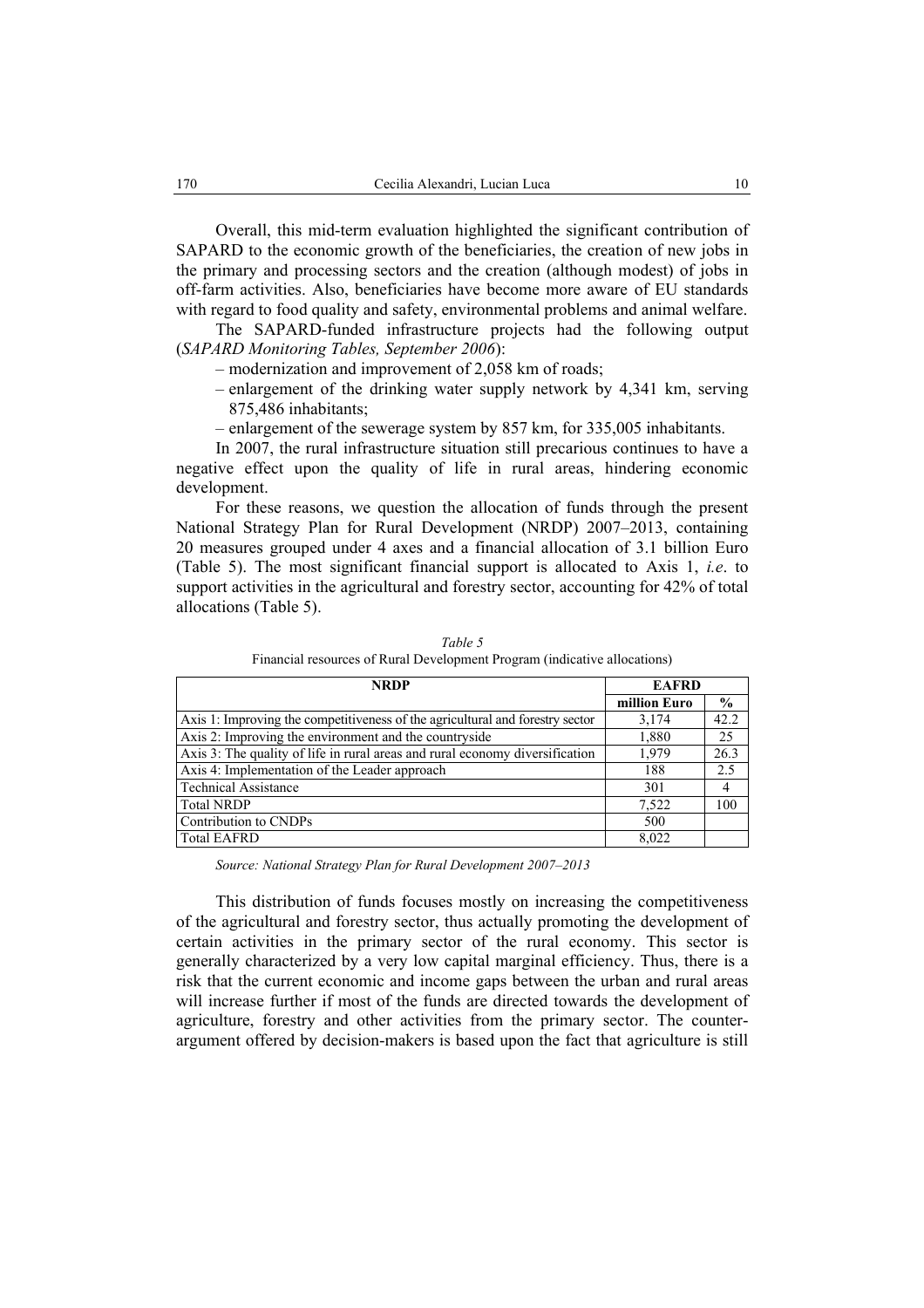the main economic activity and the main income source for the rural households. However, agriculture imposes a great inertia on the rural world, which thus becomes less involved in the economic dynamism manifested in the last years and does not benefit from Romania's general economic growth. In our opinion, an equal distribution of rural development funds of 35% between Axis 1 and Axis 3 would be much more beneficial for generating economic growth in the rural areas.

# 2. ASSESSMENT OF THE IMPACT OF POSSIBLE CAP REFORM SCENARIOS ON ROMANIAN AGRICULTURE

At EU level, the debates on the agricultural policies focused upon the medium-term issues related to the improvement of policy implementation (healthcheck) and to the continuation of the 2003 reform (sugar, wine, fruit and vegetables market reform). The long-term perspective must also be considered, regarding the future of CAP after 2013, under the pressure of the Doha Round within WTO and of EU budget reform.

Different reports and positions of EU Member States contributed to the vision upon the future of CAP. For a long-term perspective the UK Vision Paper of 2005 is worth mentioning and for a medium-term perspective (focusing on implementation) the French Memorandum of 2006. The Vision of the UK on the future agricultural and rural development policy has at its core the concept of sustainable agriculture patterns, focusing on competitiveness, environment protection, decreasing import tariffs and the removal of any subsidies for production or consumption. Agricultural expenses should focus upon the present Pillar II. In the last part of 2007, the French President Sarkozy's position opens the way to a bolder CAP reform than in the previous French Memorandum, by assuming a stronger market orientation of European farmers.

In Romania no formal official political reactions to the UK Vision were signalled out. At academic level, the radical reform proposal was received with interest (Alexandri, 2006), the liberal economic perspective being highlighted; in the long term this approach is likely to prevail, even though currently it would not obtain a consensus from all the member states. Romania's short-term interest might negatively influence its long-term strategy, and a sceptical position with regard to radical reform is likely. Romania gave an indirect unfavourable signal towards the UK Vision by associating itself with the French Memorandum of 2006 that proposed focussing on the implementation issue and considering challenges such as food security and the access to natural resources (water, arable land).

Helped by his previous position as Prime minister, a coherent vision upon the future of agriculture and the rural area in Romania was proposed by a politician (Nastase, 2006). The key-problem that he identified was the huge gap between rural and urban areas, mainly due to poor infrastructure and the generalized poverty. The proposed solution for the modernization of the rural area is represented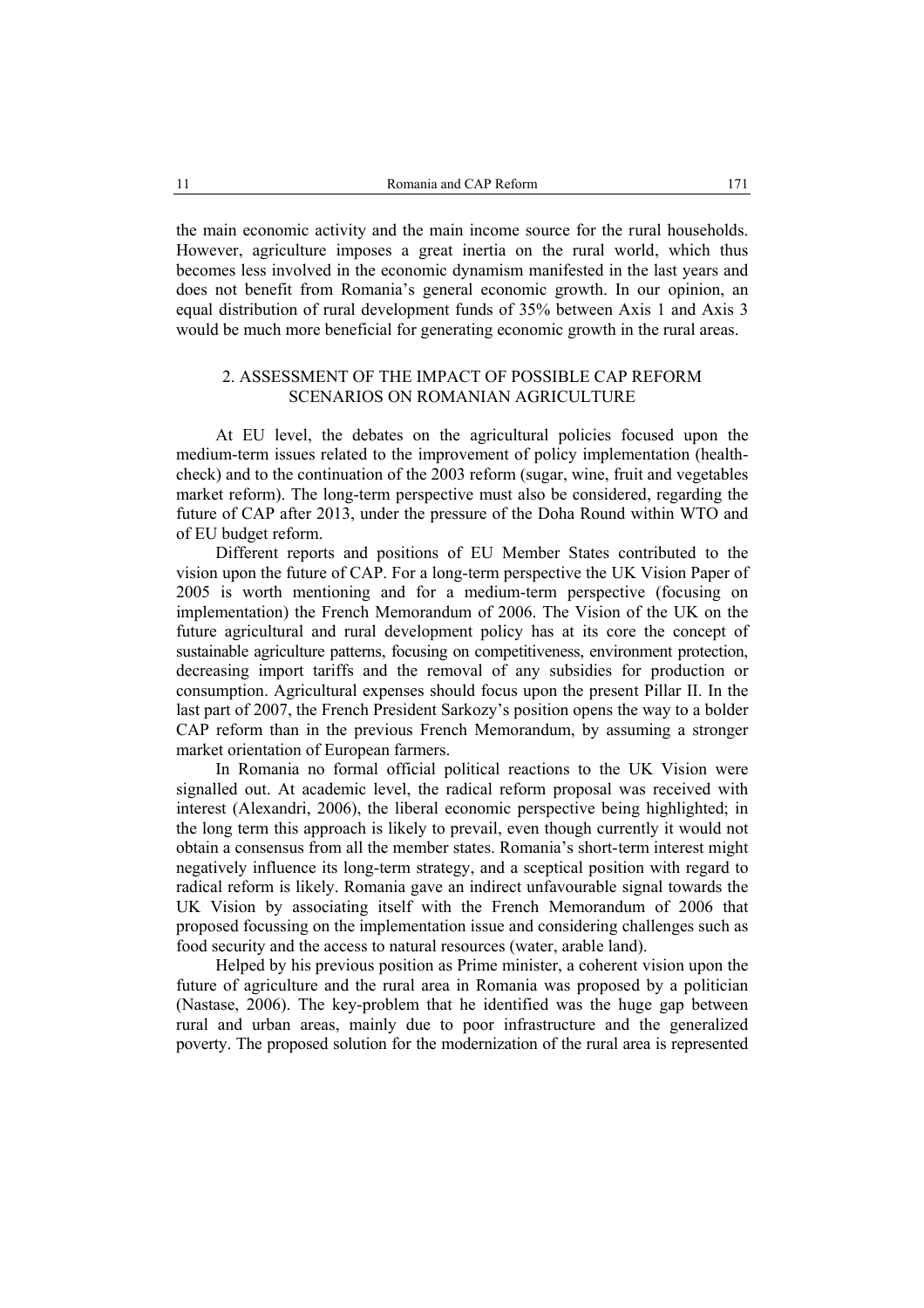by its "urbanization", through great investments in infrastructure, development of community services and the change of the inhabitants' life style. The approach would be based on public funding of rural infrastructure and services from national funds supplementing the EU funds, subsidizing the consumption of rural public services and the development of a program for increasing the income of the rural population through the creation of non-agricultural employment opportunities. In this approach, modernization of agriculture will result from the modernization of the rural area, the state shifting its internal and external resources towards rural development rather than for agriculture.

It should be mentioned that in Romania in the last century and a half, the ambitious investment programs have not been generally successful in reaching their objectives to increase productivity and closing the gap between Romania and the developed countries of Europe. The special focus on funding activities that are not directly productive does not make this approach necessarily better, but its chances of success could be enhanced by Romania's EU membership. However it is expected that the large farmers' lobby will make such modernization program difficult to impose on the public agenda; an opportunity would be to include this approach in the electoral offer in future elections and to legitimate it by vote.

### **International context: globalisation pressures**

For Romania, the EU accession and adoption of CAP represent the opportunity of going beyond the policy inconsistencies generated by the electoral changes. This could be the beginning of a period of consolidation of the agricultural sector based upon the stability of agricultural markets and the generous support provided both to agriculture and to the rural areas in general.

CAP will be faced with growing pressures caused by globalization and internal pressures for a more equitable use of the resources allocated to this common policy. The need to continue CAP reform is once again highlighted in a recent OECD study (Economic Survey of the European Union, 2007) which concludes that the EU should proceed with the diminution of its agricultural subsidies and with the opening of its markets.

The reform of agricultural policy represents an older concern of the OECD. Given that Romania intends to become a member of this organization, the OECD position should be taken into consideration. The need to reform the agricultural policies of the OECD member states has been officially recognized since 1987, and the emphasis of reform was placed on allowing the market to influence production, through the gradual diminution of the agricultural support. That is why it is recommended to provide income-related support to farmers rather than support through guaranteed prices or other production-related measures. The principles for policy reform, established in 1998, proposed a greater market influence, as well as the protection of natural resources and strengthening food security worldwide.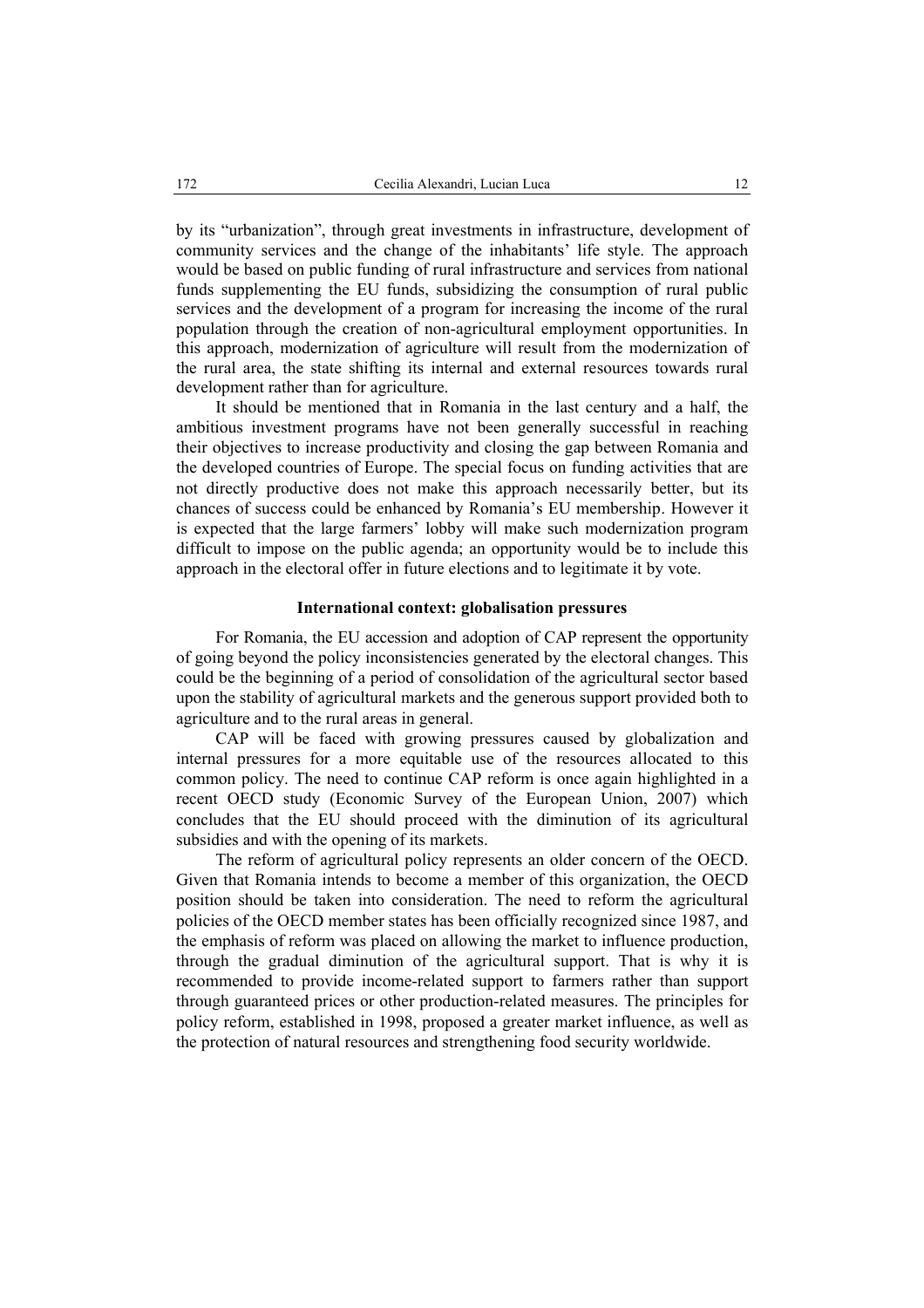According to the OECD, the reform had to focus upon the diminution of producer support and of producer protection, the main recommendation being to provide a decoupled support form. The experience of reform processes in the last ten years shows that agricultural reform is difficult because of the complex links between farmers and politicians in defining the sectoral priorities. Farmers are fearful of change, exaggerating estimations of negative effects. Politicians overestimate their dependency on the farmers' votes. The OECD recommendation for following the reform path is the consultation of and communication with all the stakeholders, by presenting the arguments on which the proposals are based and providing decoupled compensatory measures for a limited period of time. The reform results indicate that it is more difficult to reduce the level of support than changing its structure, by using less distorting support forms.

The global tendency to reduce trade barriers for agricultural products favours further reforms. The EU tariff level is still considered high resulting in higher prices on EU markets compared to the world market, which is a source of world trade distortion. Romania had a privileged situation during the Doha Round negotiations, mainly due to the Uruguay Round results, but once the EU accession negotiations were completed, Romania fully adopted the EU position.

The possible successful completion of the Doha Round negotiations would bring radical changes for the EU farmers regarding the diminution of the agricultural market protection (state of negotiations September 2007): a 50% average reduction of customs duties for agricultural products, a 70% decrease of subsidies that distort trade and the removal of all export subsidies by 2013. The position of the Commissioner for Agriculture is that a possible agreement in the Doha Round can be reached only through a balanced agreement within the agricultural section of negotiations, as well as between the agriculture, services and industrial goods sections.

Romania's experience regarding agricultural reform has positive lessons to offer. Before 1997, the protection level of Romanian agriculture was very high, with an average of 75% of applicable customs tariffs, which resulted in a quasigeneralized inefficiency of the agri-food sector. Nevertheless, the large farms most of them in state ownership received relatively high direct subsidies. In those circumstances, the absence of competition from imports, combined with the defective management of the agri-food enterprises and the controlled prices led to the almost generalized bankruptcy of the large production units. Thus, the 1997 reform (supported by the ASAL Program of the World Bank) revealed that the reduction of tariff protection, mainly for the agricultural sector that needed urgent adjustment, did not result in the collapse of the sector. It can be argued that this laid the basis for a solid development of the agricultural sector, in correlation with the adoption of certain decoupled support methods.

The results of the Doha Round are mixed for Romania: given the relatively low level of support received by farmers from the national budget until accession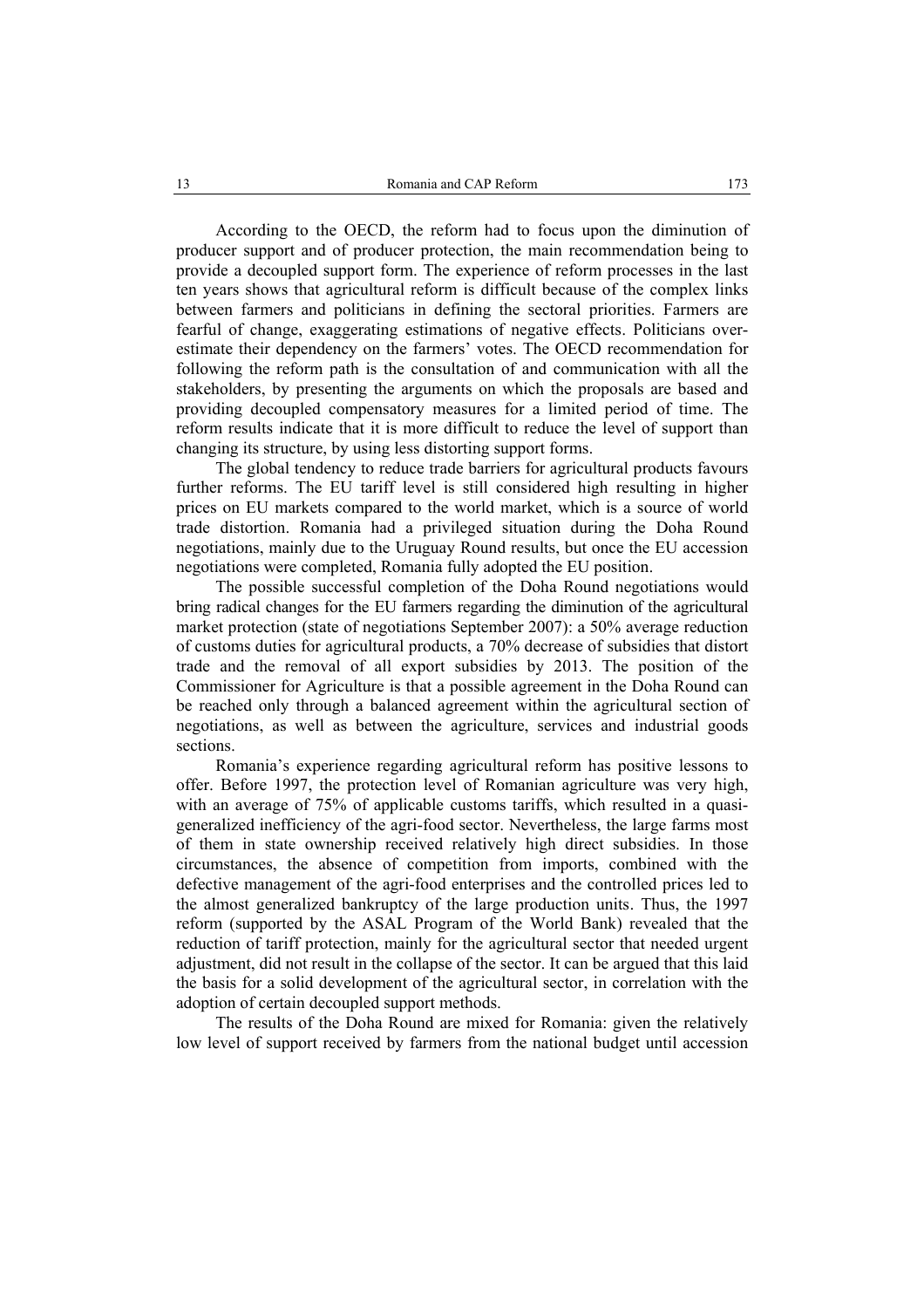(through payments decoupled from production, in case of crops, and partially coupled in case of livestock), the shock of the expected reduction of distorting subsidies after accession would be absorbed relatively easily. However, the reduction of tariff protection could negatively influence the agricultural production, as the most competitive Romanian exports are the lightly processed products, with low value added. Thus Romanian producers will have to face the competition of the products coming from the developing countries whose access to the EU market would be liberalized. An analysis of the competitiveness of Romanian food products traded with EU states over 1999–2004, based on the indicators of competitive advantage, considers that the following products are competitive: livestock, seeds and fruits, industrial and medicinal plants, edible roots and tubercles, animal grease and vegetable oils. The conclusion of that analysis is that Romanian food products are, generally speaking, at disadvantage, because the food industry is not competitive.

### **The Health Check and the future of CAP**

The Commission is trying to find the equilibrium between the proposals for a radical CAP reform, including the drastic reduction of strictly agricultural expenditures of the EU budget, and those for a moderate reform, seeking to maintain an agricultural policy as close to the present principles as possible.

Thus, the speeches of the Commissioner for Agriculture and Rural Development integrated most of the proposals from the Member States, although being mainly oriented towards the completion of the 2003 reform, *i.e.* the policy implementation improvement. The "CAP Health Check" is the internal exercise that should evaluate if the CAP objectives following the 2003 reform are reached with the highest possible efficacy, efficiency and facility. The reform evaluation is approached not only from the perspective of agri-food production but also from the perspective of climate change and rural development.

Fully decoupled direct payments, as one of the priorities of adjusting CAP under the pressure of Doha Round negotiations, is an objective assumed by the Commission. In Romania, several payments assimilated to state aids (that do not need the Commission's approval) are also affected; these payments made in 2007 were circumstantial, given the delay in implementing IACS that would have allowed providing direct payments under the SAPS scheme. It is expected that with the introduction of SAPS payments, these measures will no longer be necessary. As regards the complementary national payments, these are partially decoupled from production.

Another foreseeable proposal of CAP reform is increasing the level of compulsory modulation. Currently, Romania as a new member state is exempted from this type of funds transfer from Pillar 1 to Pillar 2. Compulsory modulation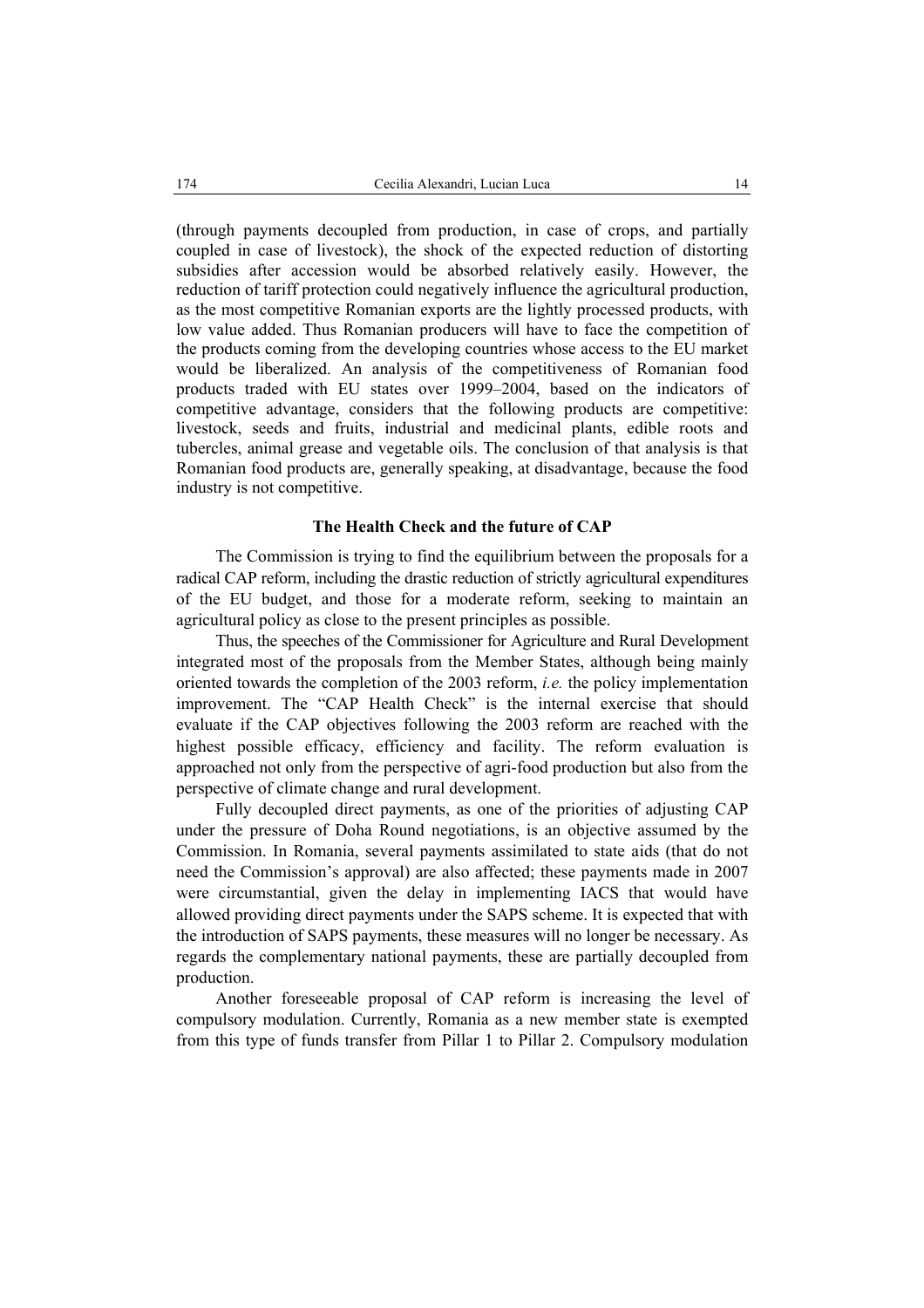should be supported by Romania, taking into consideration that it will negatively affect, from the moment of its application, only a small number of farms (the large ones), but it will complete the necessary funds for rural area modernization.

The examination of the operation of "cross-compliance, the application of which is investigated in the recent Commission Report, will probably lead to the simplification of certain provisions. Romania will certainly benefit from any simplification in controlling the application of "cross-compliance"(GAEC). However, complying with these conditions should represent a strategic objective of Romania's agriculture, given that agricultural land is one of Romania's most important natural resources.

Regarding market instruments, mainly those for managing supply, it seems that their disappearance is inevitable in the context of world agricultural trade liberalization. The Commission will also analyze the procurement-based intervention, the milk quotas and the set-aside obligation. The signals obtained so far reveal an acceleration of their elimination: the maize intervention will cease in 2009, the obligatory set-aside was suspended for the year 2008; regarding the milk quota many voices are in favour of their elimination after 2015. From an administrative stand point Romania should favour the removal of these instruments as soon as possible, taking into consideration the difficulty to set them in operation.

In the context of giving up market instruments, it is expected that on medium term Pillar I will include only (decoupled) direct payments. The most interesting issue for all the states is related to the methods of receiving these direct payments although the level of payments is also a concern for farmers in Member States. Experience so far shows that while it is possible to transform the type of support provided to farmers, the diminution of this support is much more difficult to achieve.

Romania, starting from a low support level compared to the old member states, is likely to adapt more easily to the diminution of subsidies provided under Pillar I. This adaptation process will be easier if farmers are informed in advance about the new form of this Pillar after 2013.

The long-term equilibrium (2020) between the two CAP pillars can be considered as the core of the debate on the future of CAP. The transfer of funds from Pillar I to Pillar II has been and still remains the main tendency of CAP reform. However, the measures for speeding up this transfer, beyond the success of the 2003 reform, were limited to the proposal of a voluntary "modulation" that should reach up to 20% of Pillar I funds. This new instrument of supplementing the funds allocated under Pillar II does not seem to be favoured by the member states (UK is an exception in this respect). The European Parliament is considering it rather a form of CAP re-nationalization.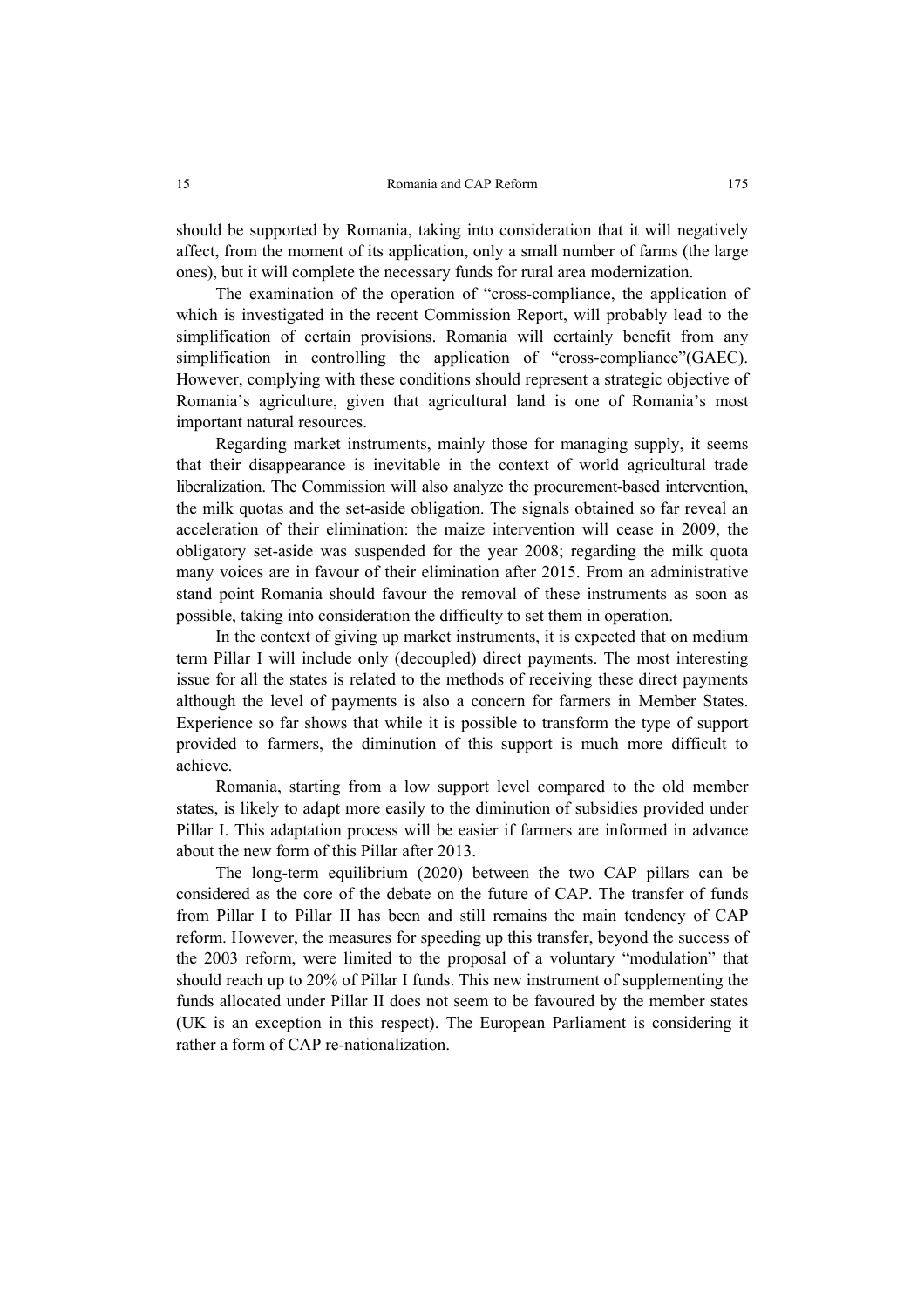Romania could gain in the long term from a greater allocation of resources to Pillar II, taking into consideration the development gap between Romanian rural and the urban areas and the even greater gap between Romanian and Western rural areas. The scenarios in the table below define the possible features of the future CAP.

### **Likely effects of reform scenarios on Romanian agriculture and rural areas**

The formulation of certain simplified scenarios of possible CAP reform, from the perspective of the Romanian concerns regarding agricultural policy provides the necessary benchmarks for a brief analysis of the effects of reform upon consumers' and producers' welfare, as well as upon the rural area in general. The scenario named "Current CAP" implies the completion of the reform envisaged in 2003. On the other part, the "Moderate Reform" scenario would have as objective the drastic diminution of market interventions, while the "Radical Reform" would imply not only the removal of interventions, but also the phasing out of direct payments.

Given the complexity of its economic and social effects, CAP reform will affect several categories of stakeholders in Romania. Taking into consideration the high share of food expenses in the total expenses of a Romanian family, the fact that reform will lead to cheaper food is welcome. On the other hand, the diminution of prices of agricultural products will affect the small farmers who are not able to reach higher productivity levels. These are among the poorest category of people in the Romanian society by no accident.

Another opposition that can be identified is the one between the taxpayers and the beneficiaries of direct payments and subsidies. In the favourable context of economic growth in the last years, this problem has not had an important place on the public agenda. The currently deteriorating economic performance will bring it to attention. The administrative costs of European subsidies will have to be analyzed as well, as they cannot be considered insignificant, falling entirely into the responsibility of the national administrations.

### **Market measures**

Analyzing the effects of the complete or partial removal of supply control mechanisms should start from the specificity of the Romanian agricultural market. Although the European Union is Romania's main commercial partner in agri-food products, the price differentials between Romania and other EU Member States shows the clear market segmentation phenomenon. Thus, for most agricultural products, the prices on the national market are different from those of other large EU agricultural markets.

The case of wheat is typical: while in Germany the producer price throughout the period 2000–2004 was slightly higher than 11 Euro/100 kg, in Romania the annual average price for 100 kg fluctuated between 12 and 17 Euro in the same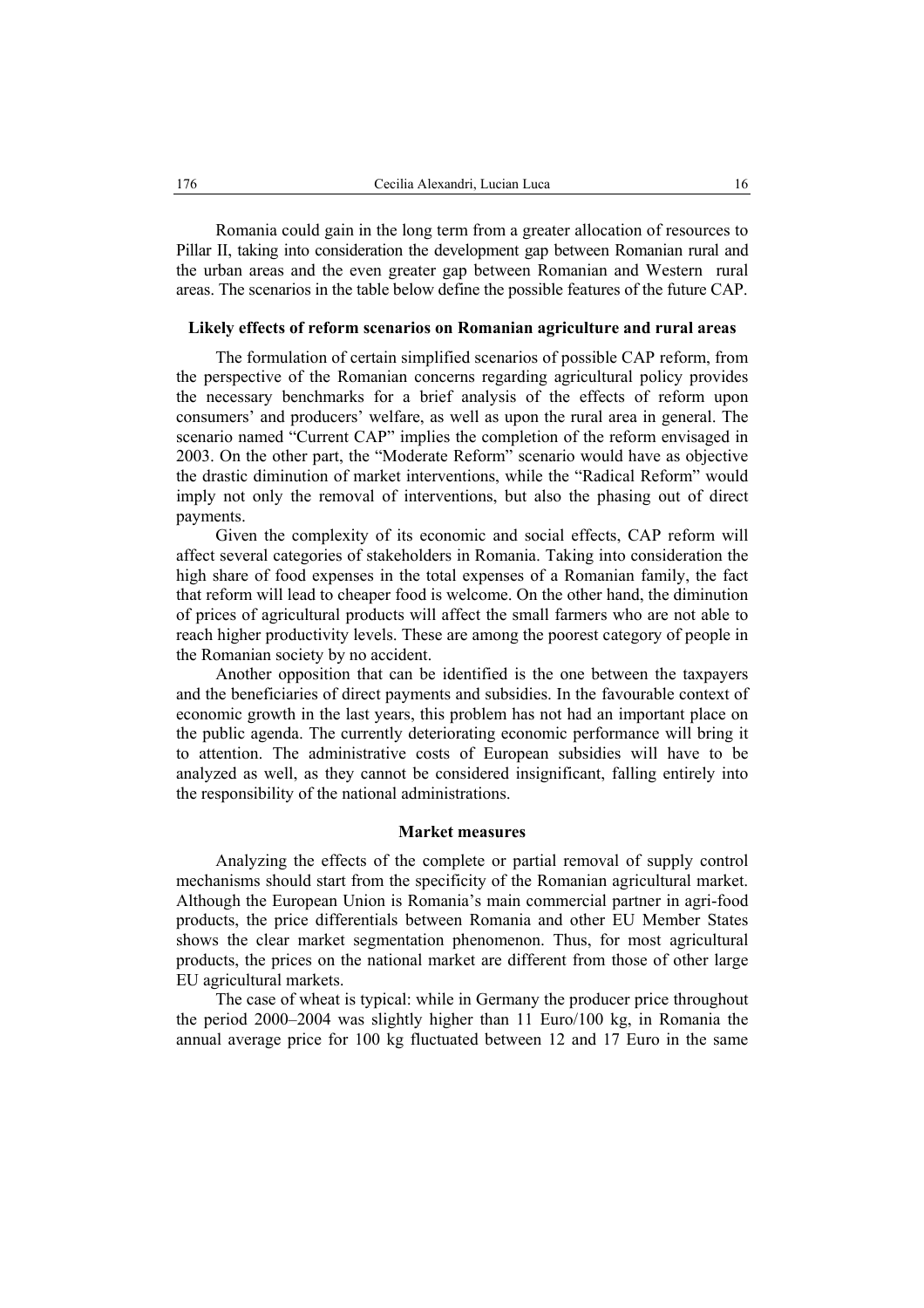period. In general the price level in Romania was higher than in Germany, yet the price fluctuations have been much greater, also as a result of the absence of an intervention mechanism. In 2005 the price decreased by less than 2 Euro in Germany, while in Romania it was higher than 4 Euro per 100 kg. The situation on the maize market is almost identical, the prices falling from 16 Euro/100 kg in 2004 to 12 Euro in 2005 in Romania. In the case of potato market, a commodity that is less suitable for long-distance commercialization, the segmentation is even stronger. In Romania the prices are quite high (around 20 Euro/100 kg) and the variations are sometimes quite spectacular (from 22 Euro/100 kg in 2005 to 34 Euro in 2006), unlike in Germany, where the prices and the price variations are lower (prices range from 6.5 to 9.2 Euro/100 kg).

Regarding the livestock sector, the evolutions are also atypical. In Romania the producer price for live weight calves is generally half the price of the traditional European producers: about 90 Euro/100 kg in Romania compared to 250 in Austria and 200 in Hungary or Poland. The price of live weight pigs is relatively high: in most years over 100 Euro/100 kg, compared to about 80 Euro in Denmark. The variations are also high in the case of pigs; for example, in 2004–2005 prices increased by 30 Euro/100 kg, and in 2003–2002 prices decreased by 40 Euro/100 kg. The producer price in the case of poultry (live weight price) experienced a collapse in Romania in 2004 (and the presence of the avian influenza in 2005 maintained the prices low) to less than 100 Euro/100 kg, compared to over 200 Euro in 2003. By comparison with constant prices throughout the period of about 70 Euro/100 kg in Germany or about 35 Euro in Portugal, it is obvious that a certain market distortion takes place, as a consequence of segmentation and commercial regime.

Starting from the specific situation of these main markets, an evaluation of the effects of certain future reform measures in the period after 2013 is not easy at all. In order to provide a certain coherence to the comparison between the two reform scenarios (moderate and radical), we predicted that in the 2008–2013 period, Romania's agriculture would reach the stage of an almost full integration in the EU markets for each product and the comparison is made between the situation at that moment ("Current CAP" Scenario) and each of the two reform scenarios. The hypothesis that define each scenario are synthetically expressed by the price of the respective product.

In these conditions, the effects upon the producer welfare will be obviously negative, while the effects upon the consumer welfare will be positive. The question is whether the positive effects exceed the negative ones, in each of the two reform scenarios. Furthermore, which of the two scenarios produces the desired outcome for the decision-makers? The change in producer welfare for the 6 selected products (wheat, maize, potatoes, pork, poultry and beef) is negative. The producers lose as a result of CAP reform, in both of the scenarios, yet the loss is greater in the case of the radical reform scenario. Consumers gain in welfare in both scenarios, and the overall gain is higher than the producers' loss, which result in a net positive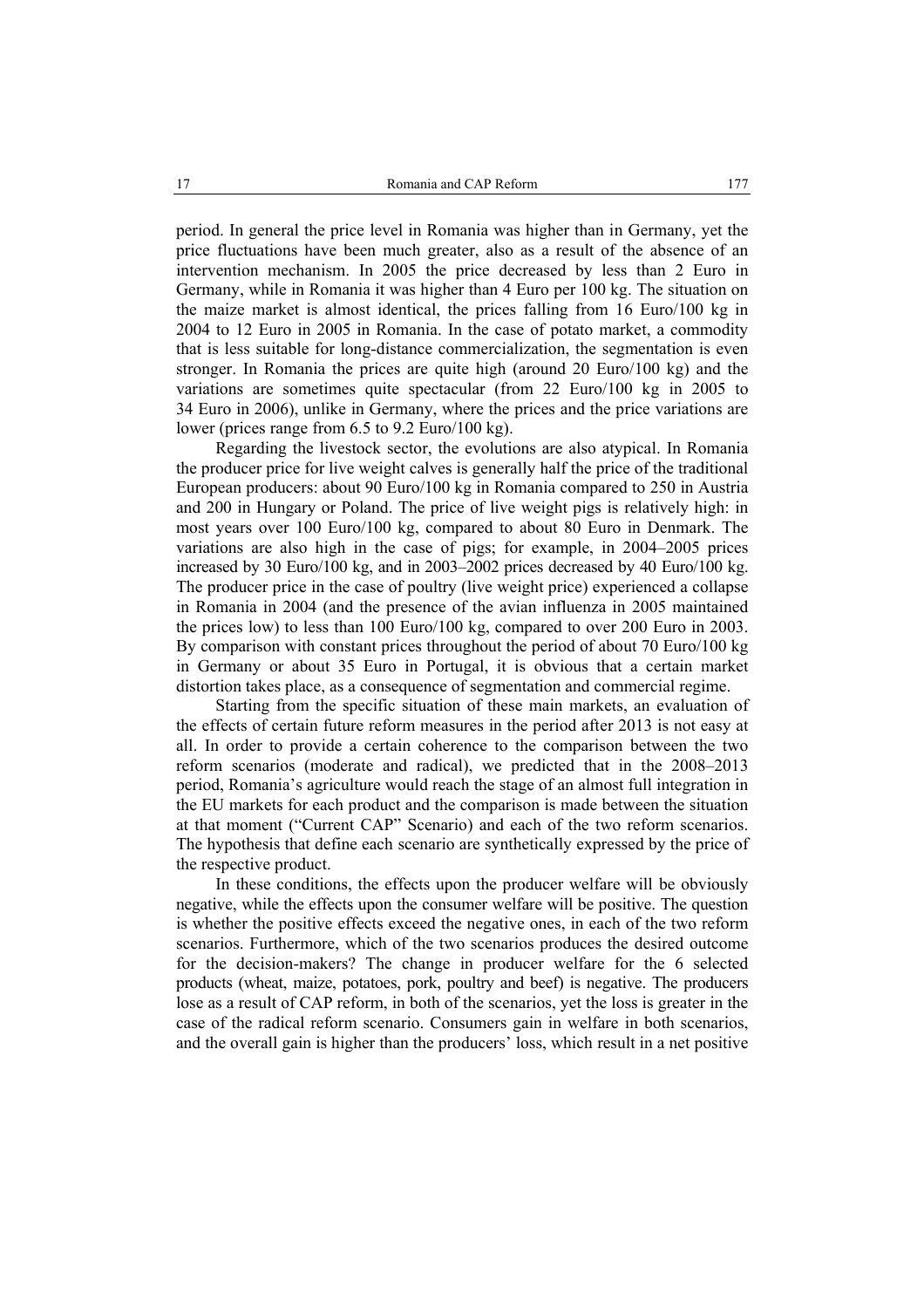effect (at the level of the whole economy). Net welfare is higher in the radical reform scenario than in the moderate reform scenario, which means that a radical reform would be desired if the situation of producer welfare loss could be well managed.

### **Moderate reform versus radical reform in the direct payments case**

In Romania the number of farms that are to receive direct payments (registered in the Farm Registry) is about 1,230,000; these farms operate a total area of about 9.5 million hectares. 32% of this area is operated by farms with 100– 1,000ha, 26% by farms under 5ha and 17% by farms over 1,000 ha.

The direct payments paid from EU funds will gradually increase, from about 400 million Euro in 2007 to about 1600 million Euro in 2016.

In order to see how the direct payments would operate under CAP reform, we made a few simple calculations, on the basis of three scenarios, referring to the period 2014–2016:

- Scenario 1 (Current CAP): the situation in which direct payments continue according to the current CAP, to reach 100% of the payments foreseen for Romania by the year 2016.
- Scenario 2: (Moderate reform) assumes that starting with 2014, the level of direct payments will be reduced according to the current Health Check proposal. Payments to farms will be reduced by 10% if the amounts exceed 100,000 Euro, by 25% for amounts that exceeds 200,000 Euro and by 45% for amounts that exceed 300,000 Euro.
- Scenario 3 (Radical reform) assumes that the level of direct payments per hectare will be reduced compared to the level of direct payments in 2013: by 10% in the year 2014, by 20% in the year 2015 and by 30% in the year 2016.

The direct payments in the three scenarios are presented in Graph 3.



Graph 3. Evolution of direct payments funded from EU funds.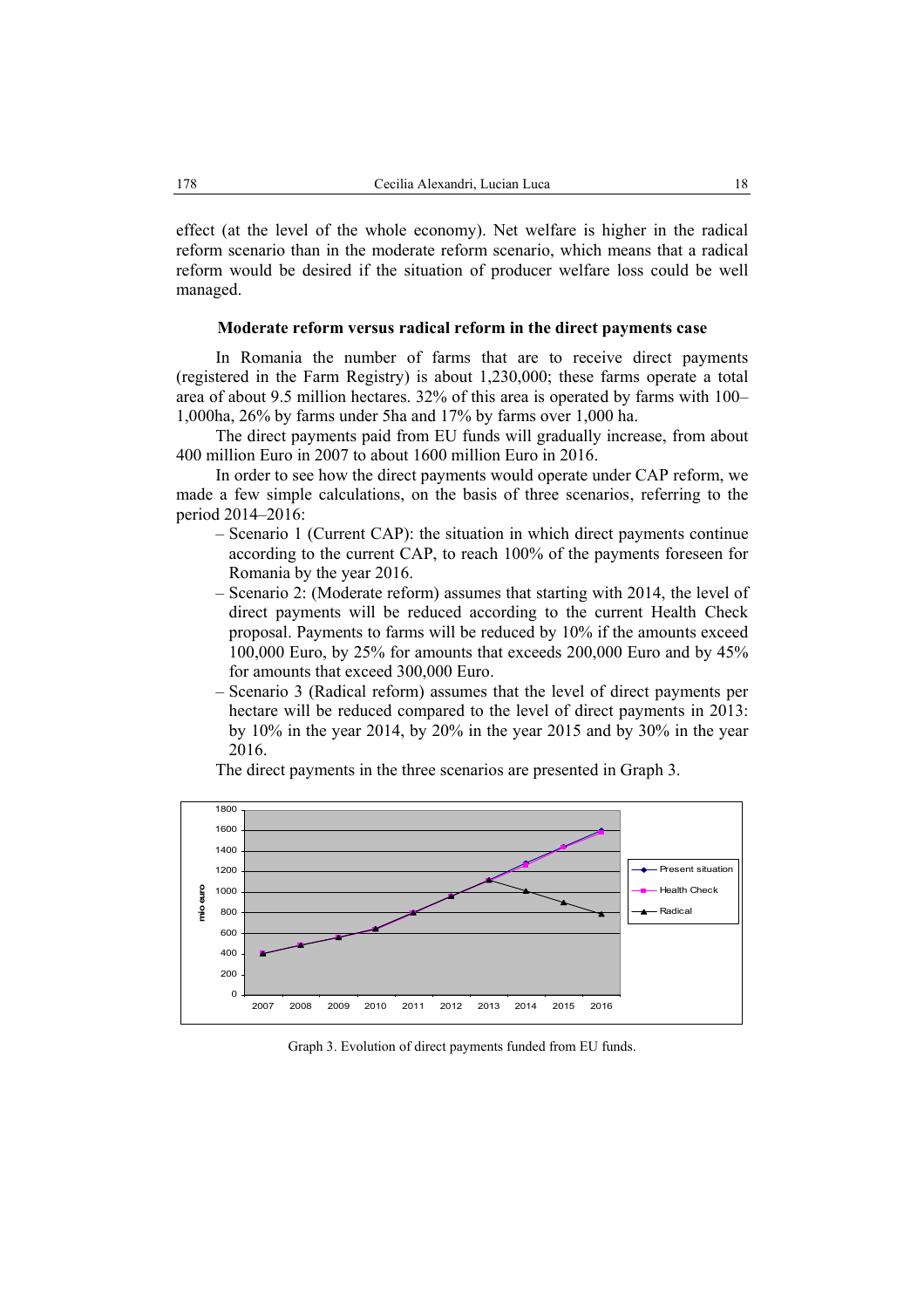The reduction of direct payments per hectare, according to the current proposal in Health Check, would have minor effects. The farms that would exceed the direct payment ceilings proposed in Health Check are the farms with over 1000 hectares. The average size of farms from this category is 2040 ha, and a farm would receive direct payments of over 100,000 Euro in the period 2008–2011, over 200,000 Euro in the period 2012–2014 and over 300,000 in the period 2014–2015. According to the moderate scenario, in 2016, an amount of about 15 million Euro would be saved. This would represent 1% of the direct payments that would be received in the same year under Scenario 1. We consider that this diminution is not significant, although it could lead to dissatisfaction among farmers who receive diminished payments. At the same time, the transfer of this amount to the measures under Pillar 2 will not bring a significant change in funding the rural development measures.

Scenario 3 (Radical), which proposes the annual reduction by 10% of the direct payments for all the farms, has much more spectacular effects. For example, the level of direct payments in 2016 under this scenario is half the level in scenario 1 for the same year. If we follow Scenario 3, in 2023 the direct payments per hectare will be totally removed. If the funds that are saved in this way are redirected to rural development measures, the funding under Pillar 2 could make a significant difference.

### **Can Romania benefit from a larger allocation for Pillar II?**

Within the HC debate, Romania's initial reaction was against compulsory modulation, although the development gap between the Romanian rural area and the rural areas of EU 15 would justify an immediate increase of funds for Pillar II.

The reason for this was the skepticism regarding the absorption of funds as the National Rural Development Program (NRDP) for 2007–2013 had been approved as late as February 2008. Certain changes compared to the SAPARD Program could result in uncertainties regarding the potential beneficiaries' interest or financial power. In fact a decision of allocating part of the funds from Pillar II for direct payments had been already made, in effect an approval of reversed modulation that seems unjustified. Hopefully, this was the only a short-term option. On long-term Romanian decision makers could support a radical reform of CAP which would mean a gradual transfer of funds to Pillar II while direct payments are phased out (after 2013), if the experience of the current financial programming reveals that the rural infrastructure can efficiently absorb the allocated funds.